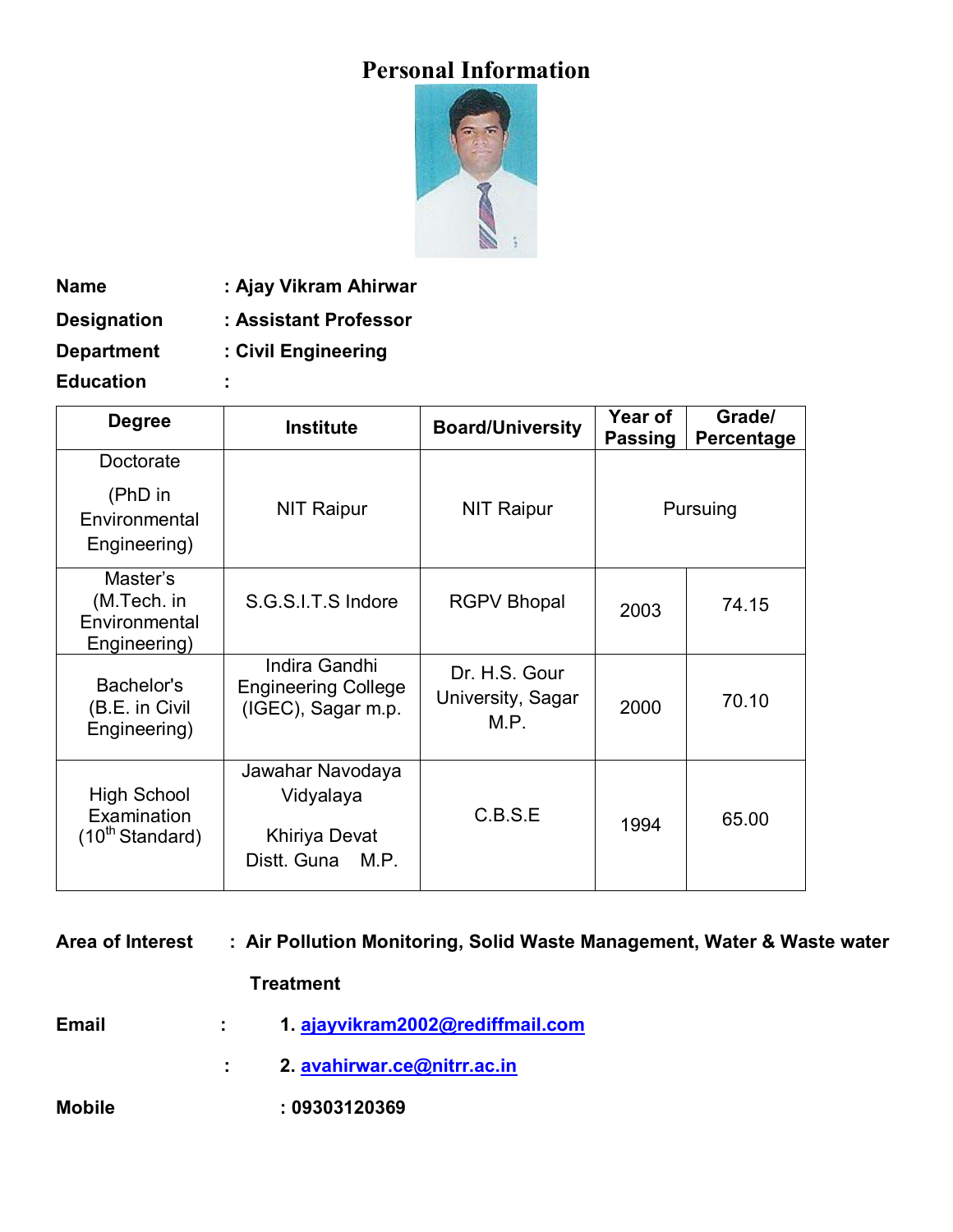## **PAPER PUBLISHED IN INTERNATIONAL / NATIONAL**

- 1. Ahirwar A. V. and Bajpai S. (2015) "Assessment of Noise Pollution during Deepawali festival in Raipur City of Chhattisgarh, India" Proceedings of international conference: "International Conference on Chemical, Environmental, and Biological Sciences" organized by International Institute of Chemical, biological & Environmental Engineering, pp 105--107. (ISBN: 978-93- 84422-11-0 )
- 2. Ahirwar A. V. and Bajpai S. (2014) "A Reduction in Environmental Degradation and Disaster Vulnerability through Sustainable Urban Planning" Proceedings of international conference: "Sustainable Development Conference 2014" Tomorrow People Organization, pp 16-23. (ISBN: 978-86-87043-23-7 )

## **PAPER PUBLISHED IN INTERNATIONAL / NATIONAL CONFERENCES**

- 1. Ahirwar A. V. and Bajpai S. (2015) "Assessment of Noise Pollution during Deepawali festival in Raipur City of Chhattisgarh, India". International Conference on Chemical, Environmental, and Biological Sciences -2015(CEBS-2015) March 18-19, 2015 Dubai, UAE.
- 2. Ahirwar A. V. and Bajpai S. (2014) "A Reduction in Environmental Degradation and Disaster Vulnerability through Sustainable Urban Planning". International conference on Sustainable Development 2014(SDC-2014) July 5-7, 2014 Bangkok, Thailand.

#### **Other Info.**

#### **TEACHING EXPERIENCE:**

- Currently working as an Assistant Professor in Civil Engineering Department in National Institute of Technology, Raipur, Chhattisgarh, India (February 2009 to till date).
- Worked as a Lecturer in Civil Engineering Department at Lakshmi Narain College of Technology (LNCT) Bhopal India (February 2004 to February 2009).

#### **ADMINISTRATIVE EXPERIENCE:**

- Worked as a member of Panel for interview for post of Junior Engineer, Staff Selection Commission, Govt. of India (No.3/2/2013-exam(MPR)/40
- Worked as a question paper setter for Sub-Engineer (Civil) selection Exam 2013 conducted by Chhattisgarh Professional Examination Board Raipur (CGVYAPAM).
- Worked as a member of selection committee for post of Faculty on Contract in Chemical Engineering Department. (Circular no. NITRR/R-1/2013/761 Dated: 18-12-2013)
- Worked as a member of selection committee for post of Faculty on Contract in Chemical and Mechanical Engineering Department. (Circular no. NITRR/R-1/2013/538 Dated: 02-07-2013)
- Worked as a member of selection committee for post of Technical Assistant (contract) in Department of Architecture. (Circular no. NITRR/ARCH/2012/3023 Dated: 30-10-2012)
- Worked as a member of selection committee for post of Technical Assistant and Laboratory attendant in Civil engineering Department. (Circular no. NITRR/R-1/2011/1593 Dated: 31-05- 2011)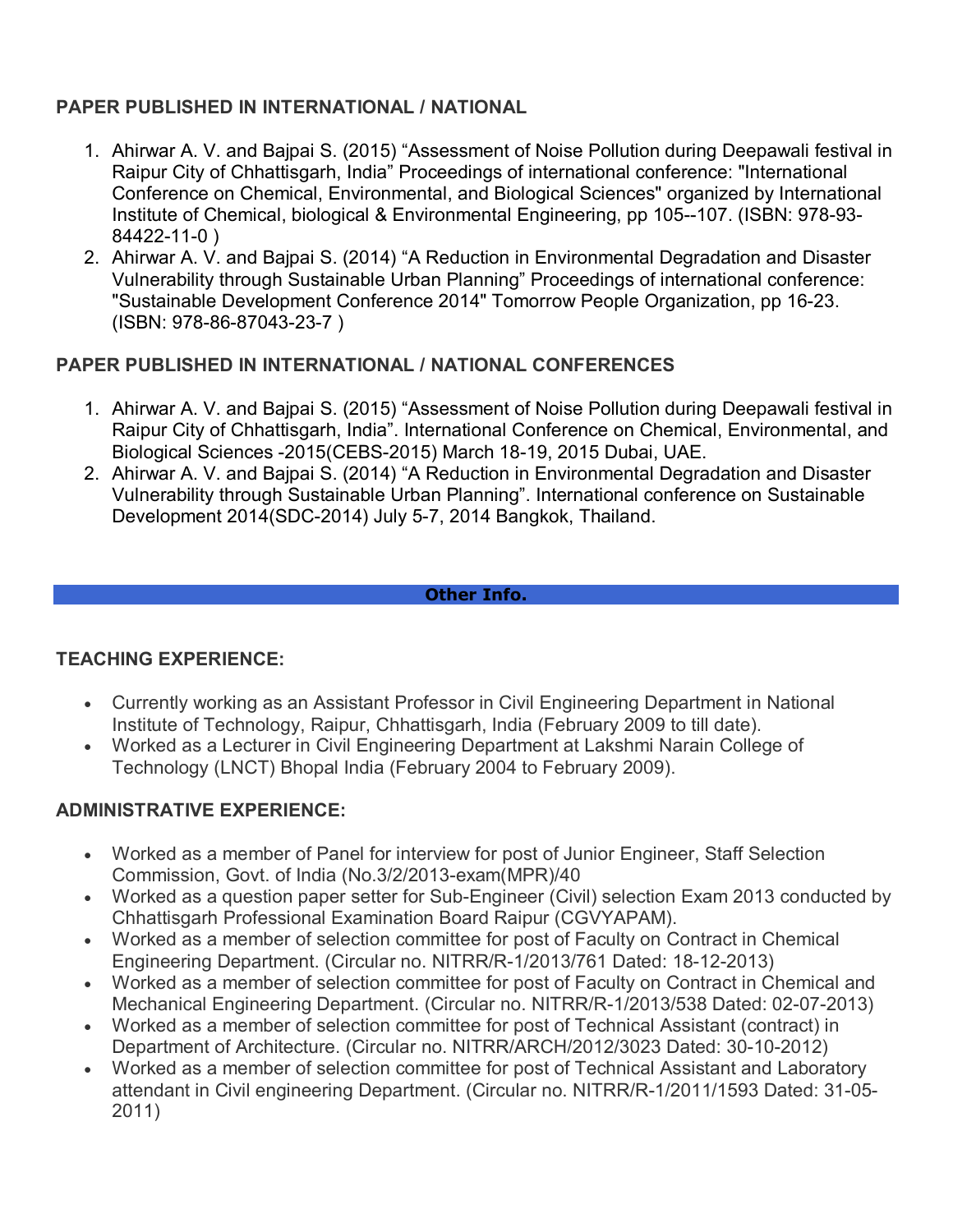## **PROFESSIONAL MEMBERSHIP:**

- Member of Indian Aerosol Science and Technology association. [**IASTA LM-568**]
- Member of Indian Society of Remote Sensing **[L-4123]**
- Member of Institution of Engineers (India) [**AM100305-7**]
- Member of Indian Society for Technical Education **[LM-82045]**
- Member of Indian Water works Association **[LM-7218]**
- Member of The Indian Science Congress Association **[L 24058]**
- Member of National Solid Waste Association of India
- $\bullet$

## **GUEST LECTURE DELIVERED:**.

- 1. Delivered keynote address at short term hands on training programme held during  $16<sup>th</sup>$ November to 20<sup>th</sup> November, 2015 entitled " Testing Methods in Civil Engineering Construction" on topic " Fundamental of Surveying, Conventional Survey techniques and Demonstration of Various Conventional Instruments" at Civil Engineering Department, NIT Raipur
- 2. Delivered a demonstration Lecture on topic "Atomic Absorption Spectroscopy and its Applications" in a short term course on "Recent Research Methodologies and Instrumentation Techniques on Chemical and Biomedical Engineering", held on 15<sup>th</sup> to 19<sup>th</sup> December 2014 at National Institute of Technology Raipur.
- 3. Delivered a Lecture on topic "Earthquake an Overview" in a short term course for the Practicing Engineers of the Government Department of Government of Chhattisgarh, under National Programme for Capacity Building of Engineers in Earthquake Risk Management funded by Ministry of Home Affairs, Government of India, on 4<sup>th</sup> May 2010 at National Institute of Technology Raipur.
- 4. Delivered Lecture on "Hazardous waste Management an Overview" as an Expert for Academic and Industrial Participant on Hazardous Waste Management two days seminar under Ministry of Environment and Forest Department, Government of India in association with National Institute of Technology Raipur at National Institute of Technology Raipur Chhattisgarh (22<sup>nd</sup>) August 2009).

## **SHORT TERM COURSE ATTENDED:**

- 1. One week refresher course on "Finite Element Method" Organized by Department of Mechanical Engineering, National Institute of Technology Raipur at NIT Raipur from 18-22<sup>nd</sup> June 2012.
- 2. Short term course on "Waste Treatment and Cleaner Technologies" held at National Institute of Technology Raipur organized by Department of Chemical Engineering during 28<sup>th</sup> May to 1<sup>st</sup> June 2012.
- 3. Short term course on "Remote Sensing and GIS" held at Institute of Technology BHU Varanasi, during 16<sup>th</sup> March to 18<sup>th</sup> march 2012.
- 4. One week short term training programme on " Approaches & Practice in Urban Transportation Planning" organized by SVNIT Surat, during 5<sup>th</sup> January to 9<sup>th</sup> January 2009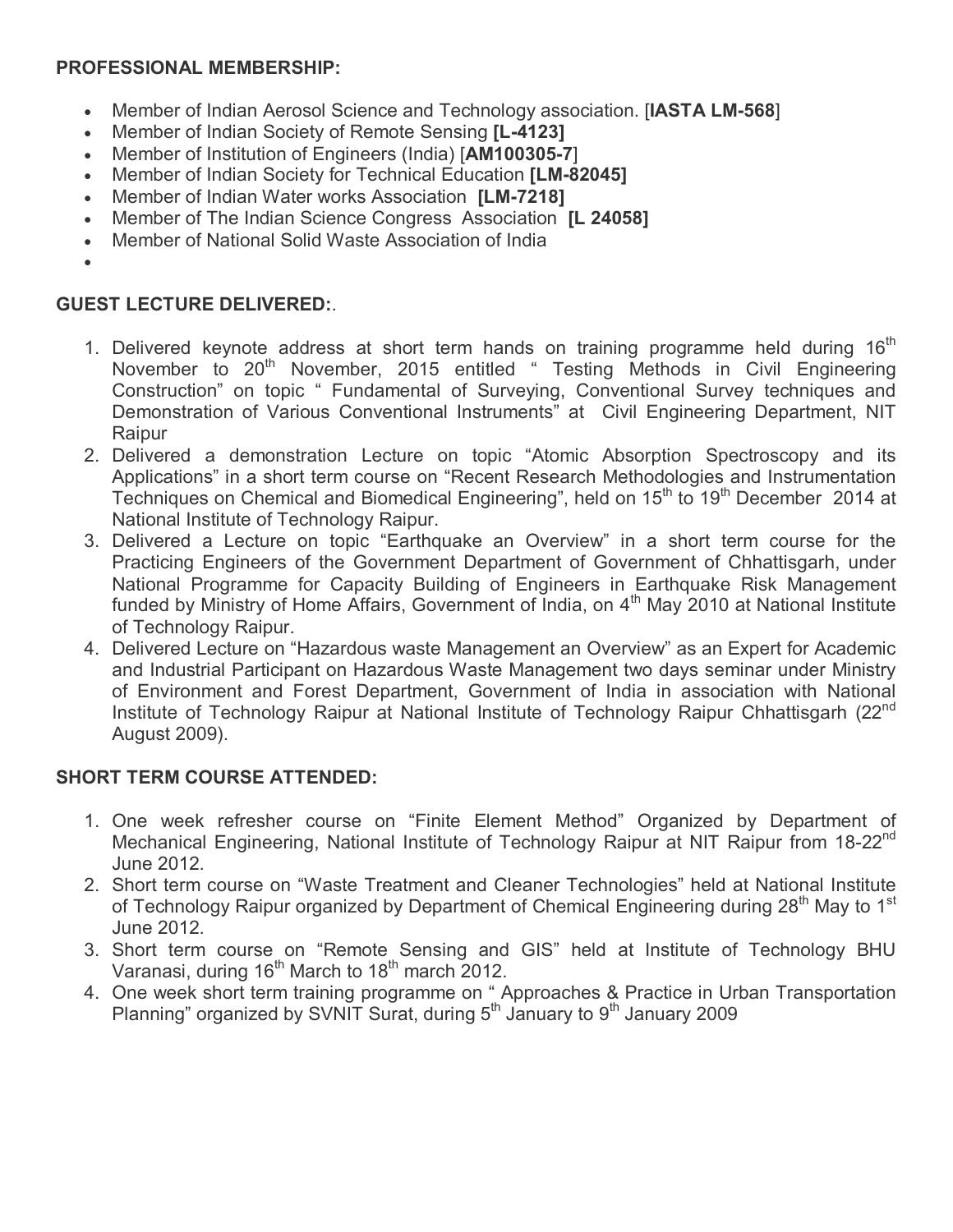## **SEMINAR / WORKSHOP / CONFERENCE / CONVENTION ATTENDED:**

- 1. Two day Workshop on "Sustainable Construction Materials from Agricultural Waste" on 11th and 12th October 2015, Organized by Visvesvarya National Institute of Technology Nagpur held at Visvesvarya National Institute of Technology Nagpur..
- 2. Two day Workshop on "Water Resources in developing countries: Planning and management" "27-28 August 2015 at NIT Raipur
- 3. One day workshop under research project "Construction of Low Volume Roads on Soft Subgrade Soil Improved by Locally Available Marginal Materials" funded by Human Settlement Management Institute (HSMI), HUDCO New Delhi at Civil Engineering Department, National Institute of Technology Raipur in association with HSMI, HUDCO New Delhi on 14<sup>th</sup> August 2015.
- 4. One day workshop "Research Schemes in DST & Recent Advances in Civil & Transportation Engineering" under TEQIP-II at Civil Engineering Department, National Institute of Technology Raipur on 1<sup>st</sup> August 2015.
- 5. International Conference on Chemical, Environmental, and Biological Sciences" organized by International Institute of Chemical, biological & Environmental Engineering at Dubai, UAE-March 18-19 ,2015
- 6. Two day workshop on "Collection Development of E-books in Libraries", organized by Central Library, NIT, Raipur during 14<sup>th</sup>- 15<sup>th</sup> November 2014.
- 7. International conference on Sustainable Development Organized by Tomorrow People Organization at Bangkok Thailand - 5th July to 7th July 2014
- 8. Workshop on "Academic Ethics and IPR" on 4th and 5th April 2014, Organized by National Institute of Technology Raipur and Chhattisgarh Council of Science and Technology, held at National Institute of Technology Raipur..
- 9. One week National Workshop on "Visual Modflow" Organized by Department of Civil Engineering, National Institute of Technology Raipur at NIT Raipur from 18-22<sup>nd</sup> November 2013
- 10. Workshop on Mathematical Modelling, Chemoinformatics and Quantum Chemistry on 19<sup>th</sup> February 2013 conducted by Department of Electronics & Telecommunication and Central Computing Center, held at National Institute of Technology, Raipur.
- 11.Regional Educational Workshop on "Structural Engineering Solutions" organized by Civil Engineering Department, National Institute of Technology Raipur in association with Concept Tele Systems (Bentley Channel Partner) on 29<sup>th</sup> and 30<sup>th</sup> October 2012 at National Institute of Technology Raipur. Workshop on " Value education" Organized by, Centre for education in universal values, NIT Raipur during  $9<sup>th</sup>$  March to 14<sup>th</sup> march 2012
- 12.Workshop on " Global climate : climate change, water, environment and society" Organized by, ITM University and Michigan Technological USA at Delhi during  $5<sup>th</sup>$  March to  $6<sup>th</sup>$  march 2012
- 13. Three days 44<sup>th</sup> Annual convention of Indian Water Works Association at Shri Agrasen Dham, Raipur, CG, India  $(7<sup>th</sup>$  to 9<sup>th</sup> January 2012)..
- 14.Workshop on " convergence of technology, management and global business" Organized by, National Institute of Technology Raipur at NIT Raipur on 20 December 2011
- 15.Two days National Seminar on "Future Urbanization" organized by Architecture Department, National Institute of Technology Raipur at National Institute of Technology Raipur. (27<sup>th</sup> and  $28^{th}$  July 2010).